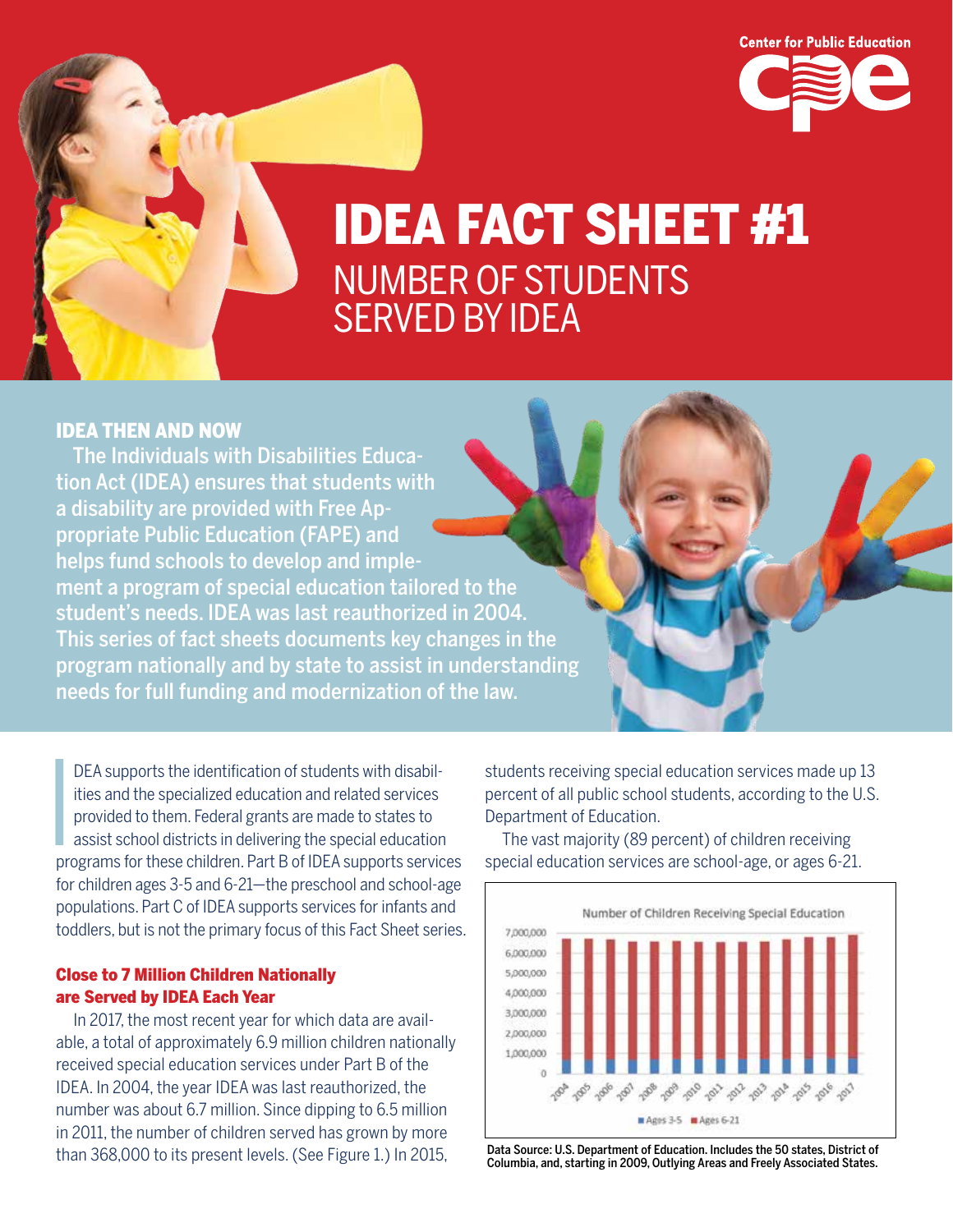

# FACT SHEET #1 NUMBER OF STUDENTS SERVED BY IDEA

(Of these, 18-21 year-olds make up about 5 percent of the special education population.) The remaining 11 percent approximately 774,000 in 2017—are ages 3-5, or preschooland Kindergarten-age.

# Preschool-age children are a faster-growing share of special education students than are school-age children

Between 2004 and 2016, the number of pre-school age children grew faster than the number of school-age children receiving special education services. As a proportion of the resident population, preschool-age children (those ages 3-5) served by IDEA grew from 5.9 percent to 6.4 percent. The proportion of 6-21 year-olds receiving services was about 9 percent. The share dipped from 9.1 percent in 2004 to 8.4 percent in 2011 before returning to 9.0 percent in 2016. (See Figure 2.) The faster growth for preschool-age children suggests that schools will need to serve increasing numbers of school-age children in special education as these

children age and if the preschool

growth trend continues.





# What are the Numbers for My State?

The table below shows the number of students receiving special education services by state in 2017, as well as the share of 3-5 year olds (pre-school and Kindergarten age) and 6-21 year olds (school age). Use this table to see how your state compares to the national averages.

# **THE PRESCHOOL-AGE SPECIAL EDUCATION POPULATION IS GROWING FASTER COMPARED TO THE SCHOOL-AGE POPULATION**

# Number of special education students and percent ages 3-5 and 6-21 by state, 2017

| <b>State</b>                      | <b>Number of Special Education</b><br><b>Students AGES 3-21</b> | <b>Percent of Special Education</b><br><b>Students AGES 3-5</b> | <b>Percent of Special Education</b><br><b>Students AGES 6-21</b> |
|-----------------------------------|-----------------------------------------------------------------|-----------------------------------------------------------------|------------------------------------------------------------------|
| Alabama                           | 90,319                                                          | 8.7%                                                            | 91.3%                                                            |
| Alaska                            | 19.148                                                          | 12.7%                                                           | 87.3%                                                            |
| <b>American Samoa</b>             | 636                                                             | 5.8%                                                            | 94.2%                                                            |
| Arizona                           | 140,702                                                         | 11.7%                                                           | 88.3%                                                            |
| Arkansas                          | 72.835                                                          | 18.8%                                                           | 81.2%                                                            |
| <b>Bureau of Indian Education</b> | 6,285                                                           | 4.0%                                                            | 96.0%                                                            |
| California                        | 767,562                                                         | 10.9%                                                           | 89.1%                                                            |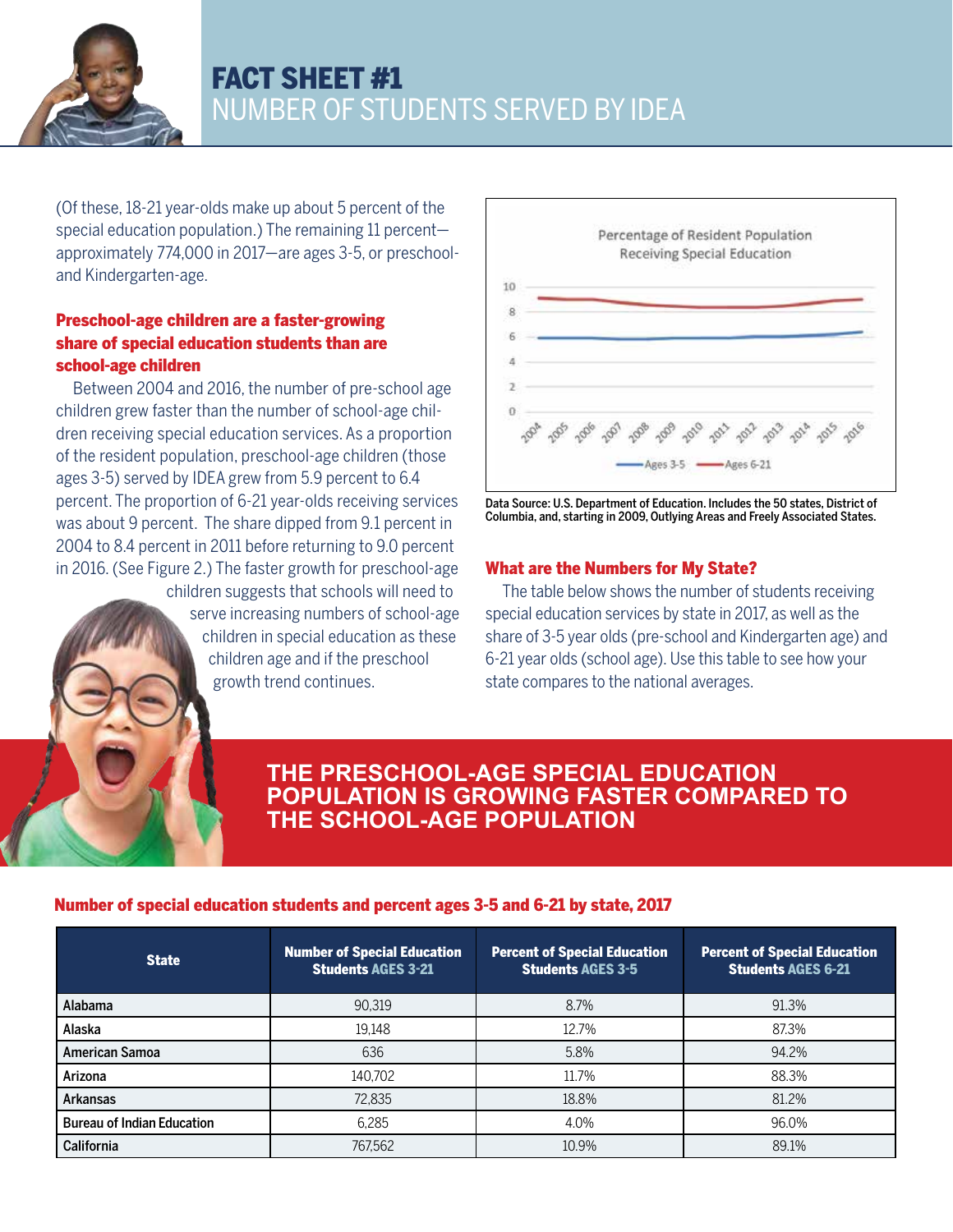

# Number of special education students and percent ages 3-5 and 6-21 by state, 2017 (continued)

| <b>State</b>                          | <b>Number of Special Education</b><br><b>Students AGES 3-21</b> | <b>Percent of Special Education</b><br><b>Students AGES 3-5</b> | <b>Percent of Special Education</b><br><b>Students AGES 6-21</b> |
|---------------------------------------|-----------------------------------------------------------------|-----------------------------------------------------------------|------------------------------------------------------------------|
| Colorado                              | 102,240                                                         | 14.0%                                                           | 86.0%                                                            |
| Connecticut                           | 79,758                                                          | 11.4%                                                           | 88.6%                                                            |
| <b>Delaware</b>                       | 23,196                                                          | 11.3%                                                           | 88.7%                                                            |
| <b>District of Columbia</b>           | 13,399                                                          | 13.4%                                                           | 86.6%                                                            |
| <b>Federated States of Micronesia</b> | 1,851                                                           | 6.3%                                                            | 93.7%                                                            |
| <b>Florida</b>                        | 389,626                                                         | 10.2%                                                           | 89.8%                                                            |
| Georgia                               | 214,267                                                         | 8.8%                                                            | 91.2%                                                            |
| Guam                                  | 2,015                                                           | 8.3%                                                            | 91.7%                                                            |
| Hawaii                                | 19,276                                                          | 12.8%                                                           | 87.2%                                                            |
| Idaho                                 | 32,908                                                          | 11.3%                                                           | 88.7%                                                            |
| <b>Illinois</b>                       | 295,066                                                         | 12.6%                                                           | 87.4%                                                            |
| Indiana                               | 176,104                                                         | 10.6%                                                           | 89.4%                                                            |
| lowa                                  | 65,935                                                          | 10.6%                                                           | 89.4%                                                            |
| Kansas                                | 73,729                                                          | 16.0%                                                           | 84.0%                                                            |
| Kentucky                              | 104,270                                                         | 17.3%                                                           | 82.7%                                                            |
| Louisiana                             | 84,473                                                          | 11.7%                                                           | 88.3%                                                            |
| Maine                                 | 3,384                                                           | $\star$                                                         | $\star$                                                          |
| Maryland                              | 108,491                                                         | 13.2%                                                           | 86.8%                                                            |
| <b>Massachusetts</b>                  | 173,762                                                         | 10.4%                                                           | 89.6%                                                            |
| Michigan                              | 198,751                                                         | 10.9%                                                           | 89.1%                                                            |
| Minnesota                             | 118,800                                                         | $\ast$                                                          | $\ast$                                                           |
| Mississippi                           | 69,197                                                          | 12.1%                                                           | 87.9%                                                            |
| <b>Missouri</b>                       | 131,114                                                         | 14.0%                                                           | 86.0%                                                            |
| Montana                               | 18,803                                                          | 8.8%                                                            | 91.2%                                                            |
| Nebraska                              | 50,415                                                          | 12.3%                                                           | 87.7%                                                            |
| Nevada                                | 60,123                                                          | 14.9%                                                           | 85.1%                                                            |
| <b>New Hampshire</b>                  | 29,233                                                          | 12.0%                                                           | 88.0%                                                            |
| <b>New Jersey</b>                     | 238,178                                                         | 8.3%                                                            | 91.7%                                                            |
| <b>New Mexico</b>                     | 52,838                                                          | 8.4%                                                            | 91.6%                                                            |
| <b>New York</b>                       | 522,221                                                         | 13.8%                                                           | 86.2%                                                            |
| North Carolina                        | 200,905                                                         | 9.9%                                                            | 90.1%                                                            |
| North Dakota                          | 15,153                                                          | 14.4%                                                           | 85.6%                                                            |
| <b>Northern Marianas</b>              | 956                                                             | 12.1%                                                           | 87.9%                                                            |
| Ohio                                  | 266,670                                                         | 9.5%                                                            | 90.5%                                                            |
| <b>Oklahoma</b>                       | 112,080                                                         | 8.7%                                                            | 91.3%                                                            |
| Oregon                                | 87,156                                                          | 13.0%                                                           | 87.0%                                                            |
| Pennsylvania                          | 320,817                                                         | 11.3%                                                           | 88.7%                                                            |
| <b>Puerto Rico</b>                    | 105,827                                                         | 11.7%                                                           | 88.3%                                                            |